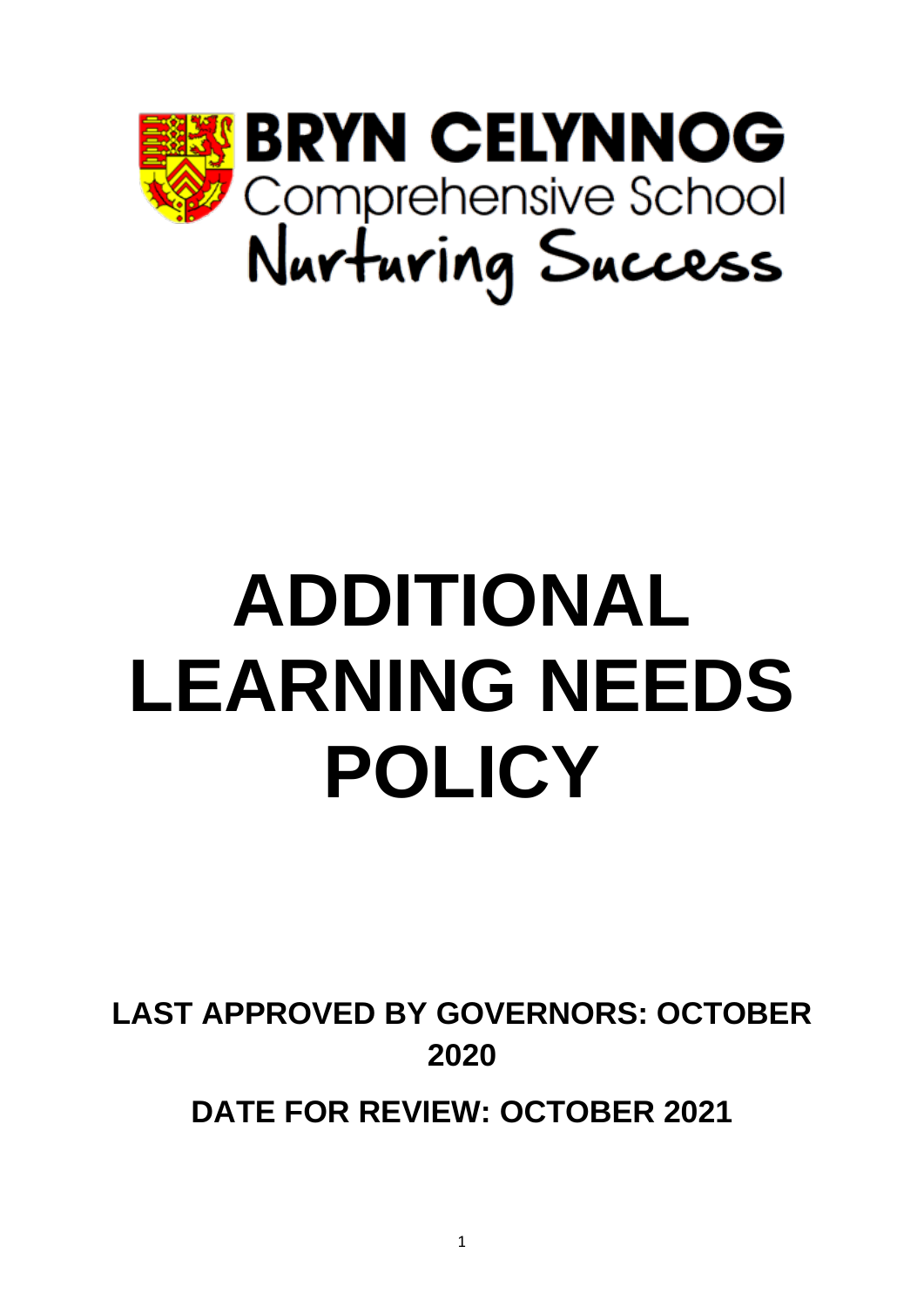# **BRYN CELYNNOG COMPREHENSIVE SCHOOL**

# **ADDITIONAL LEARNING NEEDS POLICY**

# **PHILOSOPHY**

It is our belief that all children, irrespective of their additional learning needs or disabilities, will benefit from educational and social inclusion. The school promotes inclusion and aims to overcome any barriers that might exist to a student's learning.

# **PRINCIPLES**

- All staff have a responsibility to ALN students. All teachers are teachers of students with ALN.
- All students should be included in the life of the school.
- All students should be provided with every possible opportunity to access the mainstream curriculum.
- Legislative requirements will be met.
- All procedures for ALN students should encourage inclusion, not segregation. There should be a focus on individual students. Students' views will be considered at all stages of their education and at all stages of the Code of Practice, 2002.
- The school recognises that parents have a vital role to play in the education of all students.
- Students should not be disapplied except under extreme circumstances where not to do so would disadvantage the individual student. Full consultation with all parties should be undertaken before disapplication.
- All students should be able to access all areas of the school campus.

# **PROCEDURES**

Individualised pathways through the curriculum will be facilitated by differentiated programmes of work, involvement of specialised teaching and/or support staff and regular liaison with outside agencies and parents. Students should not regularly miss the same lessons if they are withdrawn from timetabled lessons to access specialist support.

# **PERFORMANCE**

Relevant staff development and training will be provided. Assessment procedures follow those currently legislated for and include all review/planning procedures in the Code of Practice, 2002.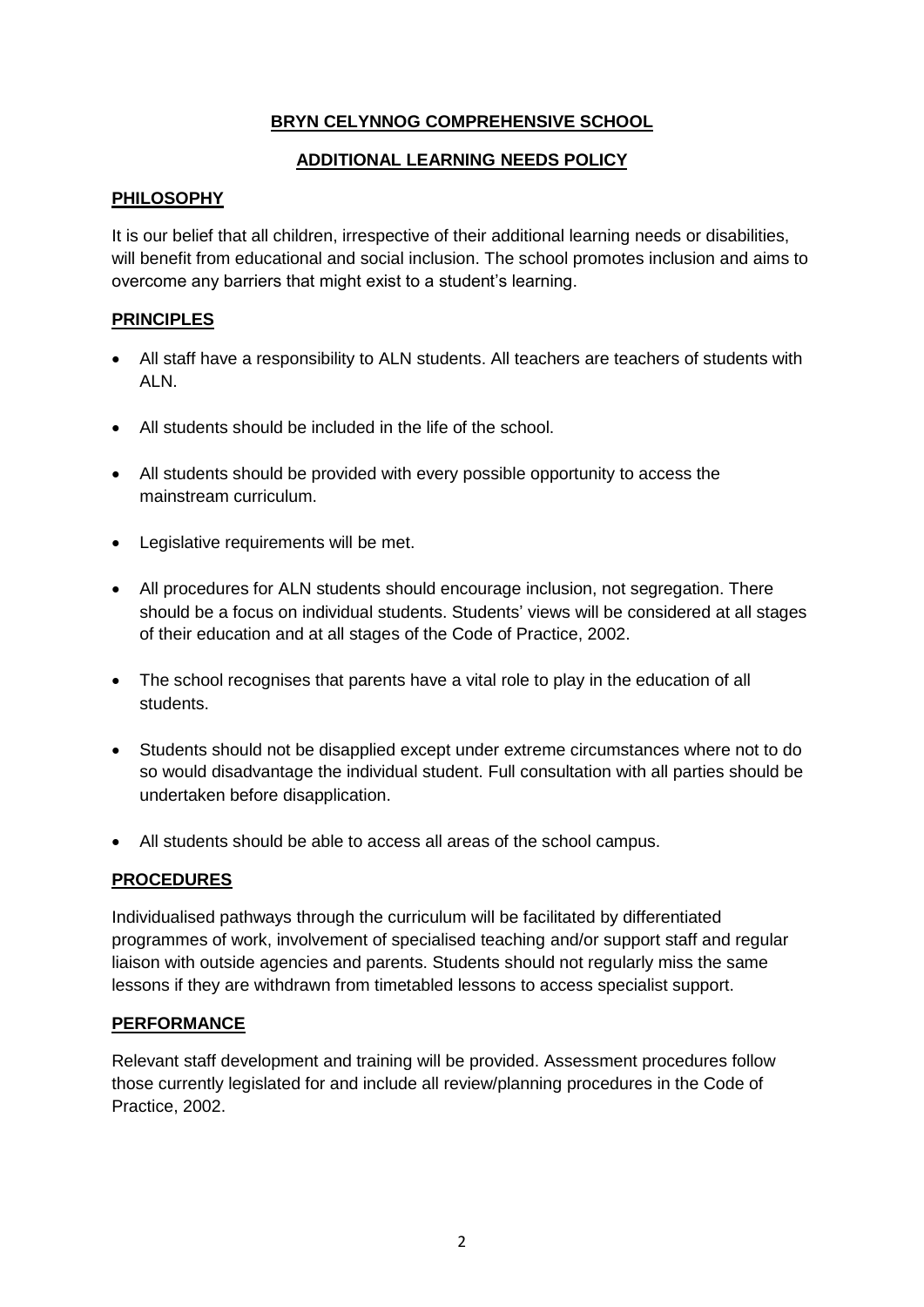# STAFF ATTACHED TO THE LEARNING SUPPORT FACULTY WITH SPECIFIC RESPONSIBILITIES FOR ALN

Line Manager: Headteacher

Additional Learning Needs Co-ordinator: (temporarily undertaken by Assistant Headteacher, Laura Glennon)

Special Resource Base (CDU) Teacher: Caroline Joy (Line Manager: D. Baldock)

External Support: Peripatetic teachers visit the school to provide specialist support. Currently the school is visited by a behaviour support teacher, a teacher of sensory impaired students, a LAC literacy/numeracy/behaviour tutor, speech therapist, educational psychologist, English as an additional language teacher and Careers adviser.

There are 11 Learning/Special Support Assistants.

There are also additional LEA Funded Special Resource Base (CDU)

- o Sharon Holland, Learning Support Assistant
- o Kinga Weisler Learning Support Assistant
- o Jodie Rees, Learning Support Assistant
- o Christine Salmon, Special Needs Support Assistant
- o Sue Wakefield Special Needs Support Assistant
- o Kath Lendrum, Special Needs Support Assistant
- o Emily Hamer, Special Needs Support Assistant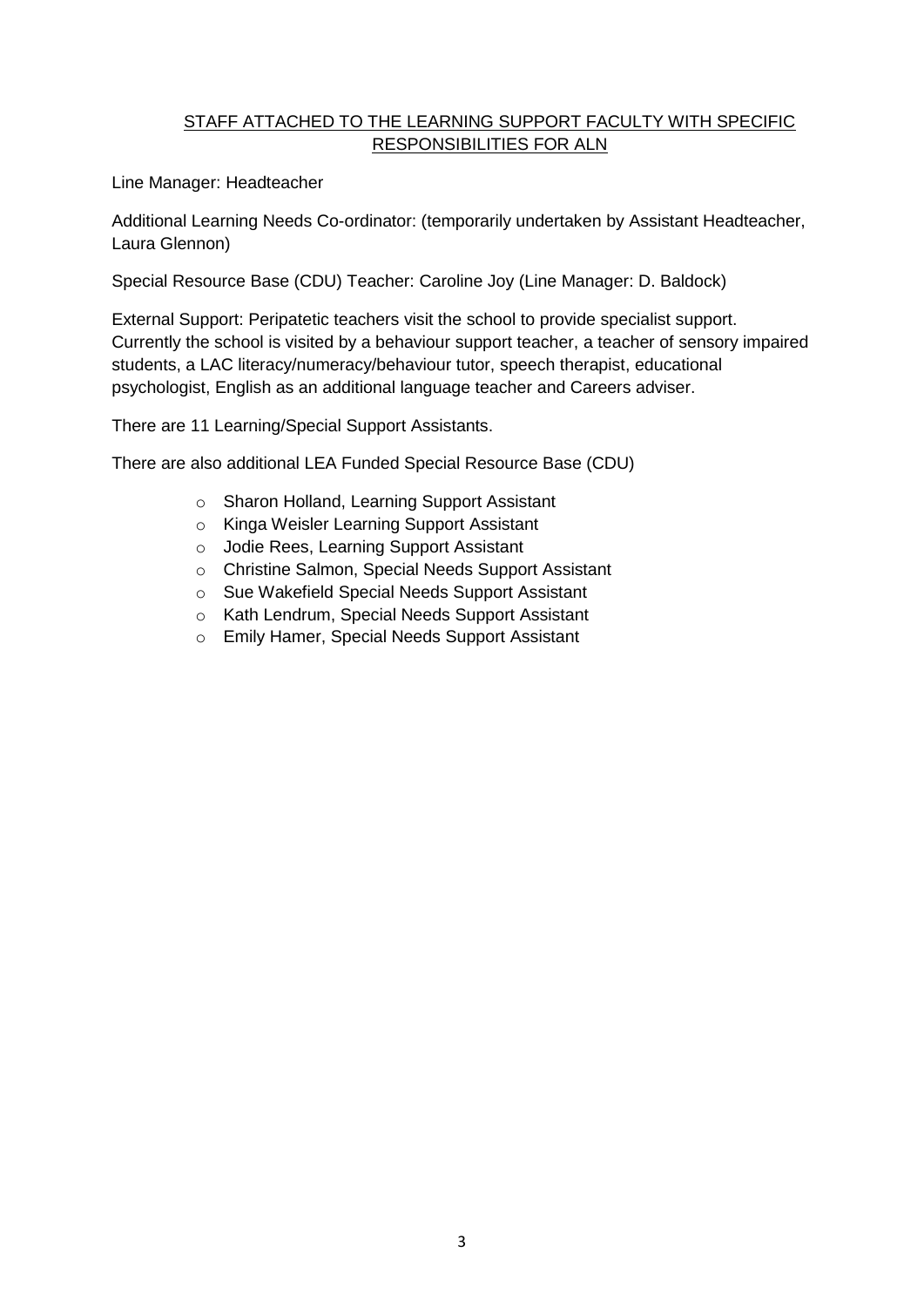# STAFF RESPONSIBILITY FOR STUDENTS WITH ALN

All teachers are teachers of students with ALN and have a responsibility to make themselves aware of the needs of students on the ALN register. The Code of Practice makes it clear that the subject teacher is responsible for the progress of all students in the class including those with special educational needs. They are also responsible for delivery of the interventions specified in the IEP. Teachers have a statutory responsibility in relation to the Code of Practice. To meet this legal obligation teachers should:

- Make a note of students with ALN on their class lists
- Know the special educational needs of the students they teach
- Know what stage of the ALN register the students are on.
- Ensure teaching and learning strategies are employed to meet the needs of individual students.
- Differentiate material, activities, delivery time, homework, methods of recording, outcomes and objectives as far as possible to ensure inclusion and progress.
- Implement as far as possible the generic IEP strategies
- Contribute to reviews of progress and IEP targets.
- Provide information for annual reviews of statemented students.
- Consider appropriate dispensations for tests and assessments e.g. extra time, scribe, reader, prompter, alternative methods of recording.

# STAFF AWARENESS

Printed literature is available on a range of additional needs. This includes guidance on identification of additional learning needs, barriers to learning that may be caused by particular additional needs and guidance in differentiating the curriculum to meet needs. Documentation of a confidential nature is stored securely in the ALN Co-ordinator's office and is available on a 'need to know basis'.

There is a multi-disciplinary approach to Additional Learning Needs therefore any student who is on the ALN register may be involved with other agencies such as Social Services, Health Authority, Educational Psychology Service etc. Visiting advisory teachers of the ALN support services visit school regularly and will be available for information and advice regarding the students with whom they work. Staff are to contact the ALN Co-ordinator if they would like to speak to a visiting professional regarding a student they teach.

Some students will need to be excused from lessons to receive much needed therapy e.g. physiotherapy, occupational therapy, speech and language therapy etc.

A LAC tutor funded by PDG visits the school three mornings per week to provide literacy, numeracy and behaviour support for Children Looked After.

A Behaviour Support Teacher visits school one morning session per week to work with students who have been referred to the Behaviour Support Service.

An Educational Psychologist visits school to work with students who have been referred to the Educational Psychology Service. The Educational Psychologist sometimes meets with parents of referred students in school.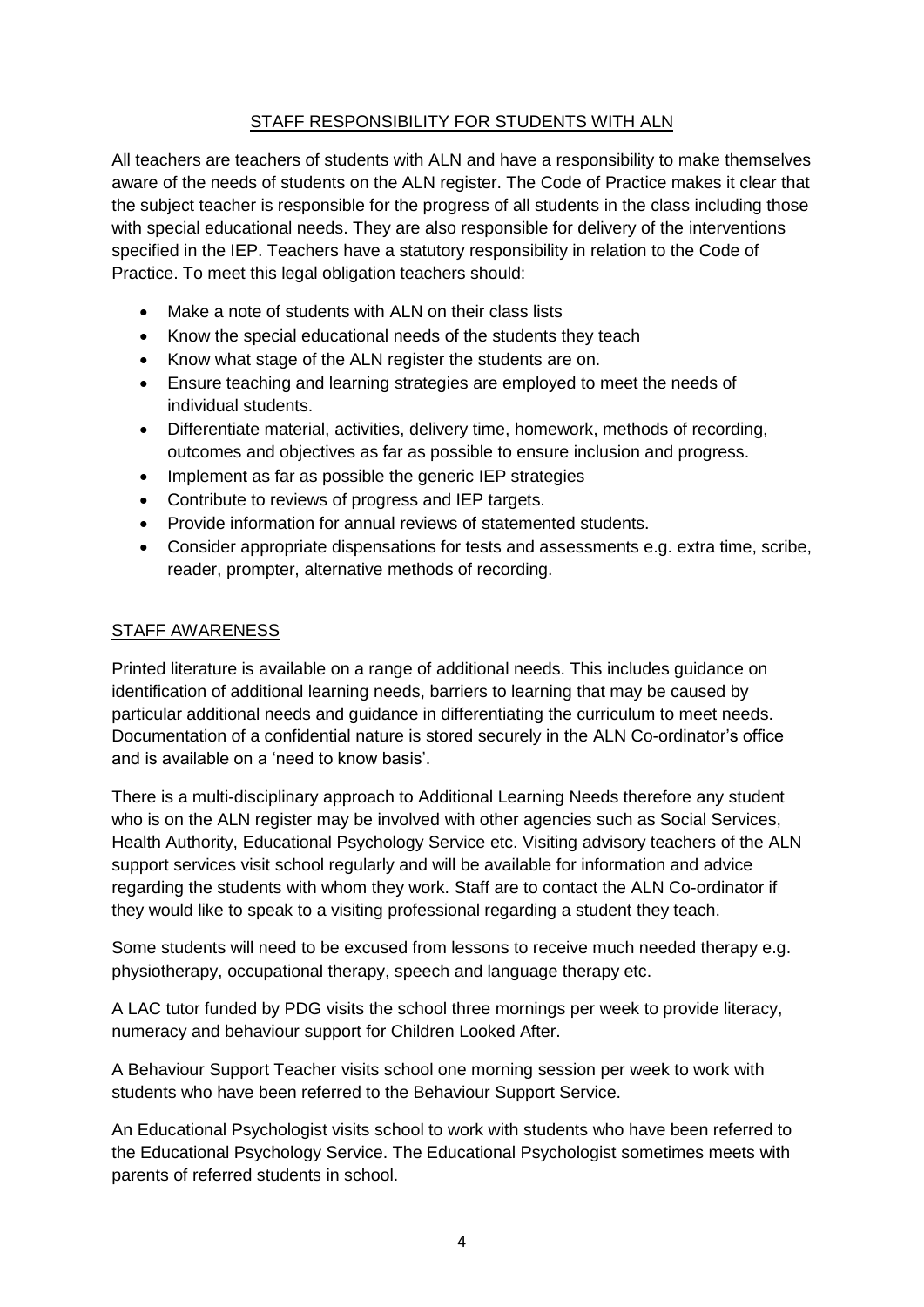## GRADUATED RESPONSE TO ALN

In order to help students who have additional learning needs the school adopts a graduated response to needs that includes a wide range of strategies. Although the response recognises the continuity of additional learning needs, it makes full use of available classroom, school and specialist expertise to meet the students' needs. The response is divided into four stages:

1. School

This makes use of the school's usual differentiated curriculum to fulfil the student's needs. The school provides a wide range of subject options at various levels in order to meet the needs of the full ability range of students within the school. In the classroom the teacher differentiates work and provides additional support as and when necessary to enable students to overcome difficulties.

#### 2. School Action

Where a student is not making adequate progress, the subject teacher should seek advice from their Head of Department/Faculty for additional help to meet the student's needs. If adequate progress is still not made the student should be referred to the ALN Co-ordinator who will investigate the problem further. The student may then be placed on the school's ALN register at school action level. An IEP will be provided that gives guidance on meeting the student's needs. It is the subject teacher's responsibility to interpret the IEP targets as appropriate within their curriculum area and to devise interventions that are additional to and different from those provided as part of the usual classroom differentiation employed in the delivery of the subject. Additional interventions should be recorded and progress towards IEP targets provided when the IEP is reviewed.

#### 3. School Action Plus

If a student who is at school action level on the ALN register continues to make little or no progress in specific areas over a prolonged period of time the student may be referred for help and advice from external specialists. At this point the student will be moved to school action plus on the school's ALN register. Additional and different strategies are put in place to meet the student's needs. A new IEP is produced in light of additional advice. It is the responsibility of the classroom teacher to implement the new strategies within the classroom.

#### 4. Statement of ALN

If the student fails to make adequate progress whilst at school action plus stage despite the additional provision made by the school then a statutory assessment may be requested and this may result in the LEA issuing a statement of ALN. The statement will include the student's needs and strategies that must be employed to meet those needs. The IEP will again be revised to reflect the information in the statement. It remains the responsibility of the classroom teacher to implement the new strategies within the classroom. A statutory review of a student's statement of additional learning need must be held at least once per year.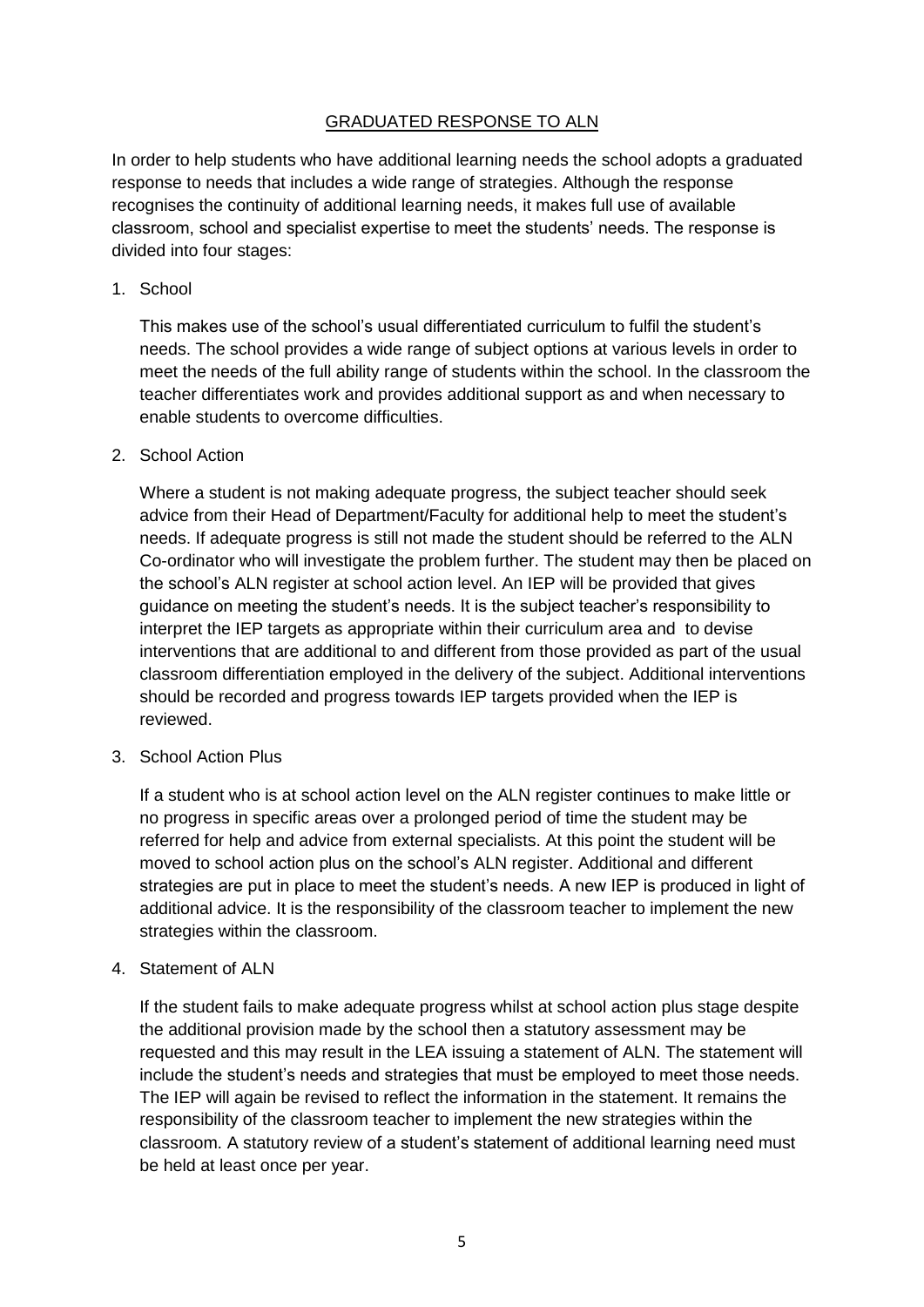### **NOTE:**

**In preparation for the new ALN reform act, detailed One Page Profiles have been completed for students at school action plus and those with statements; online one page profiles have also been completed for all mainstream students. A One Page Profile captures all the important information about a person on a single sheet of paper; this is a process working towards promoting and supporting the development of person-centred practice within the school environment.** 

**The development of a whole-school approach to person centred planning will be gradually introduced which will lead to meaningful adaptations to teaching and learning to comply with the ALNET act.**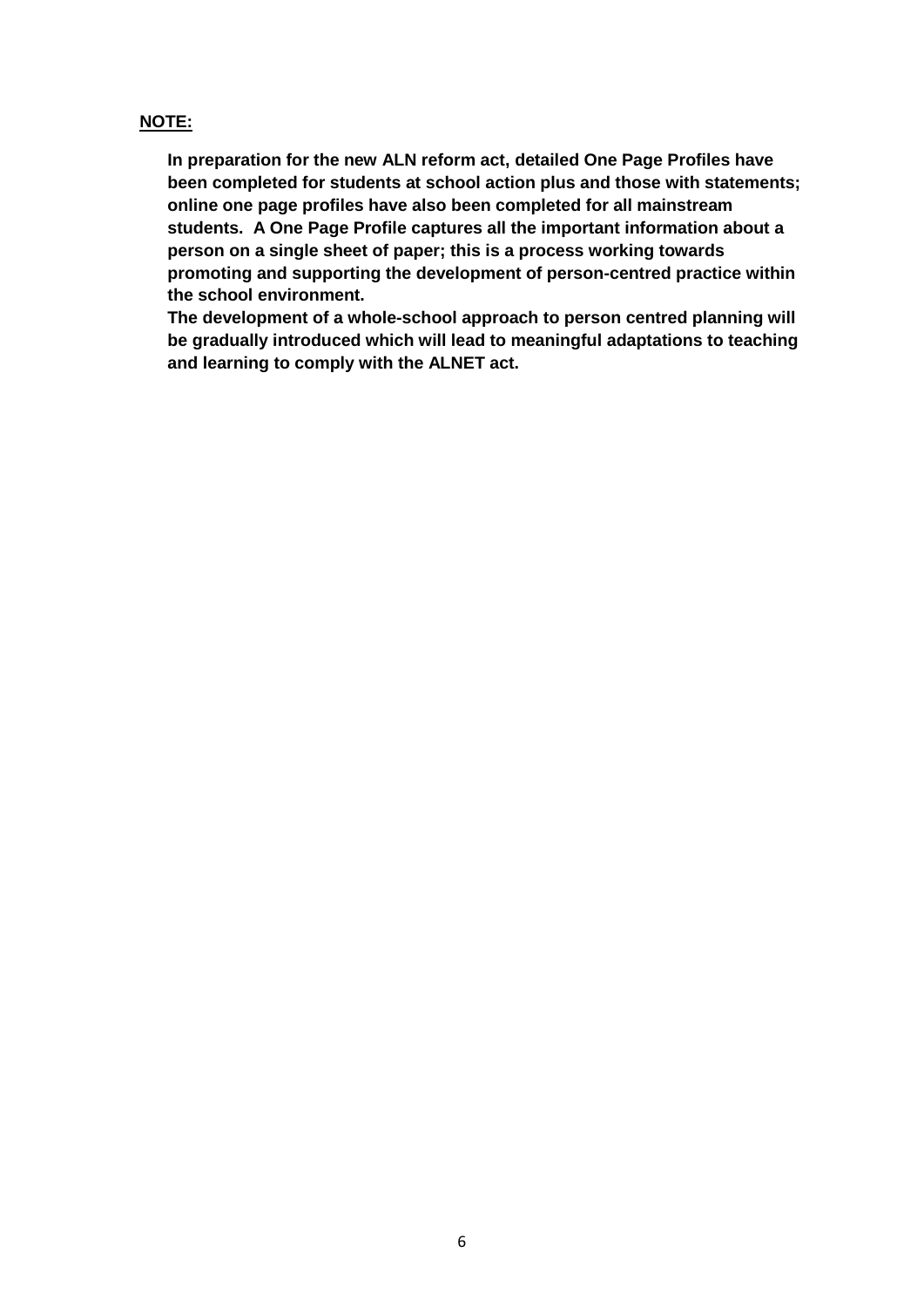# GUIDELINES FOR TEACHING STAFF

- **All teaching practitioners will be involved in teaching and supporting learners with ALN.**
- Be aware of the individual needs of students in your classes as listed in the ALN register.
- Know what stage of the ALN register students are on.
- Implement generic IEP targets by setting related subject specific targets. These should be negotiated with students and will be reviewed and amended half yearly.
- Contribute to reviews of progress and IEP targets as requested by ALN Co-ordinator.
- Provide information for annual reviews of statemented students.
- The needs of individual students must be met by differentiating work to allow each student to access the work and to make progress.
- Make effective use of support provided by SNSAs in lessons by prior negotiation of their role.
- Support within the classroom may include:
	- o Extra explanation of the subject content
	- o Providing simplified/differentiated worksheets
	- o Simplifying language used for explanations
	- $\circ$  Reducing the number of instructions given to allow completion of one task before the next instruction is given
	- $\circ$  Providing clear routines and expectations for students with Autistic Spectrum Disorder or Behavioural, Emotional and Social Disorder
	- o Simplifying language in assessments
	- o Consideration of appropriate dispensations for tests and assessments e.g. extra time, scribe, reader, prompter, alternative methods of recording.
	- o Modifying homework tasks
	- o Employ active learning activities and relate information to everyday examples.
	- o Allow repetition to consolidate skills and knowledge.
	- o Have a consistent presentation for written material and a set format for practical work.
	- o Allow time for students to reflect on their work.
	- o Recognise and reinforce effort and success by rewards and praise
- Try to ensure that classrooms are ALN friendly. This may include:
	- o Having displays of basic information including subject specific words, examples of good work, simple explanations of key words
	- o Use labels and pictures to assist word finding.
	- o Be aware that many students find copying from the board or a book particularly difficult.
	- o Give plenty of time for homework to be recorded accurately.
	- o Use colour to differentiate information on learning walls.
	- $\circ$  Limit verbal instructions to a maximum of two or three. It is often better to give instructions singularly.
	- o Ask students to repeat instructions in their own words to check understanding.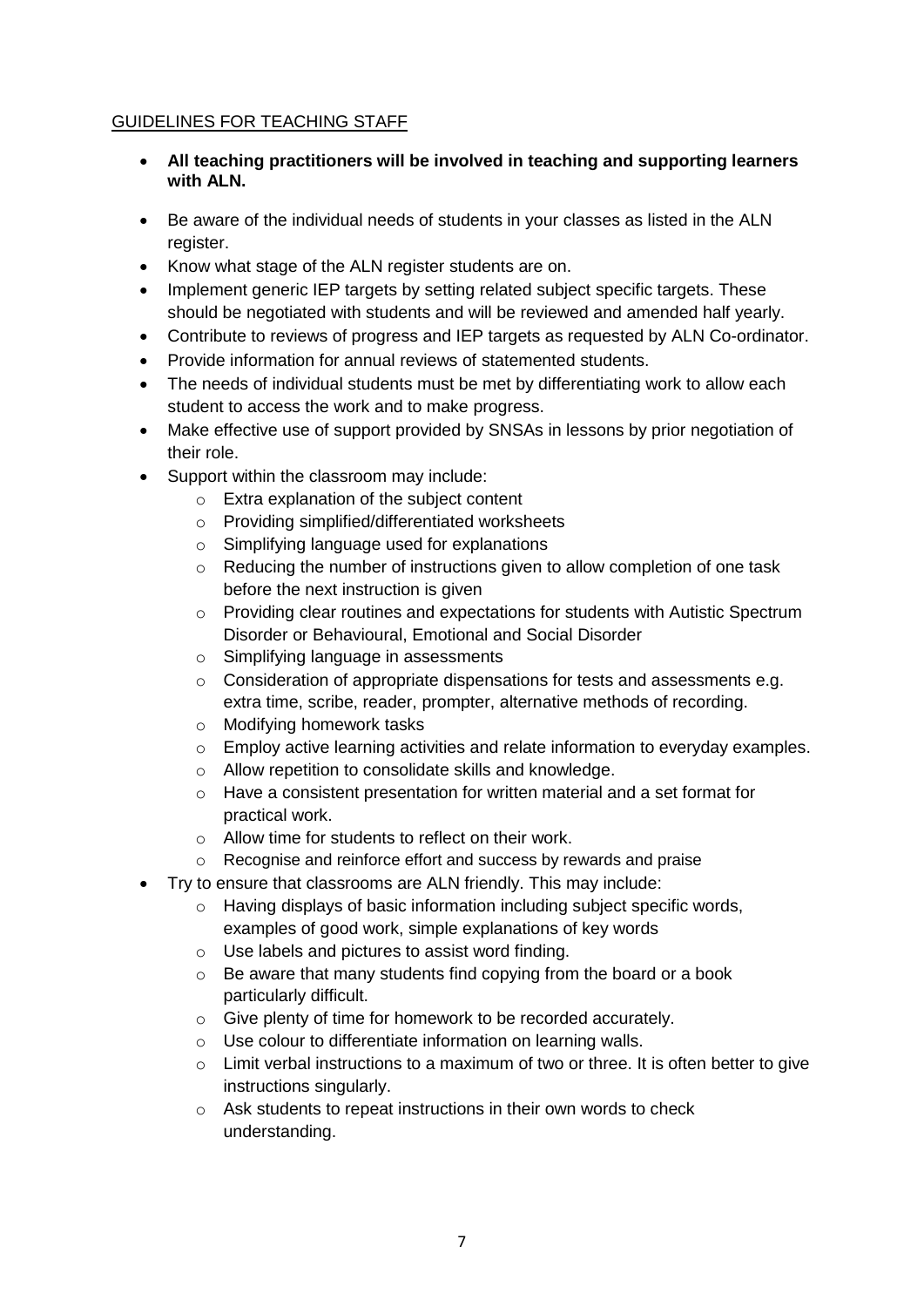Further advice on specific conditions, disorders and needs is included in the whole school booklet 'Meeting Students' Special Educational Needs in the Classroom'